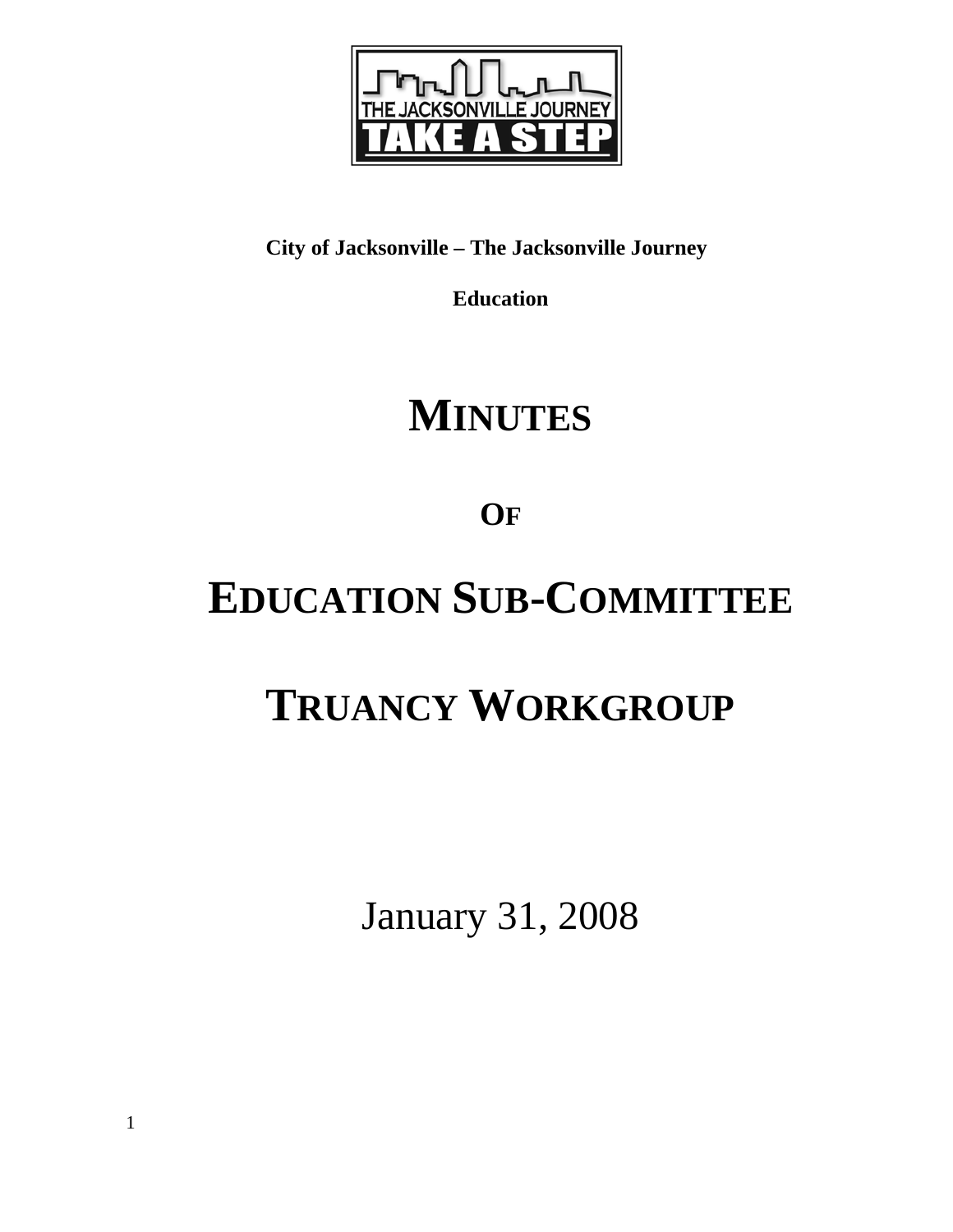# **The Jacksonville Journey – Education**

# **Education Sub-Committee**

# **Truancy Workgroup**

## **January 31, 2008**

# **1:30 p.m.**

**PROCEEDINGS before the Jacksonville Journey – Education Sub-Committee, Truancy Workgroup taken on Tuesday, January 31, 2008, Edward Ball Building, 8th Floor, Room 851 – 214 N. Hogan Street, Jacksonville, Duval County, Florida commencing at approximately 1:30 p.m.** 

 **Truancy Workgroup** 

**Bill Scheu, Chair Jonathon Brice, Member Pastor Moses Criswell, Member Councilwoman Mia Jones, Member Shelley Grant, Member Bill Hodges, Member Connie Hodges, Member Tom Majdanics, Member**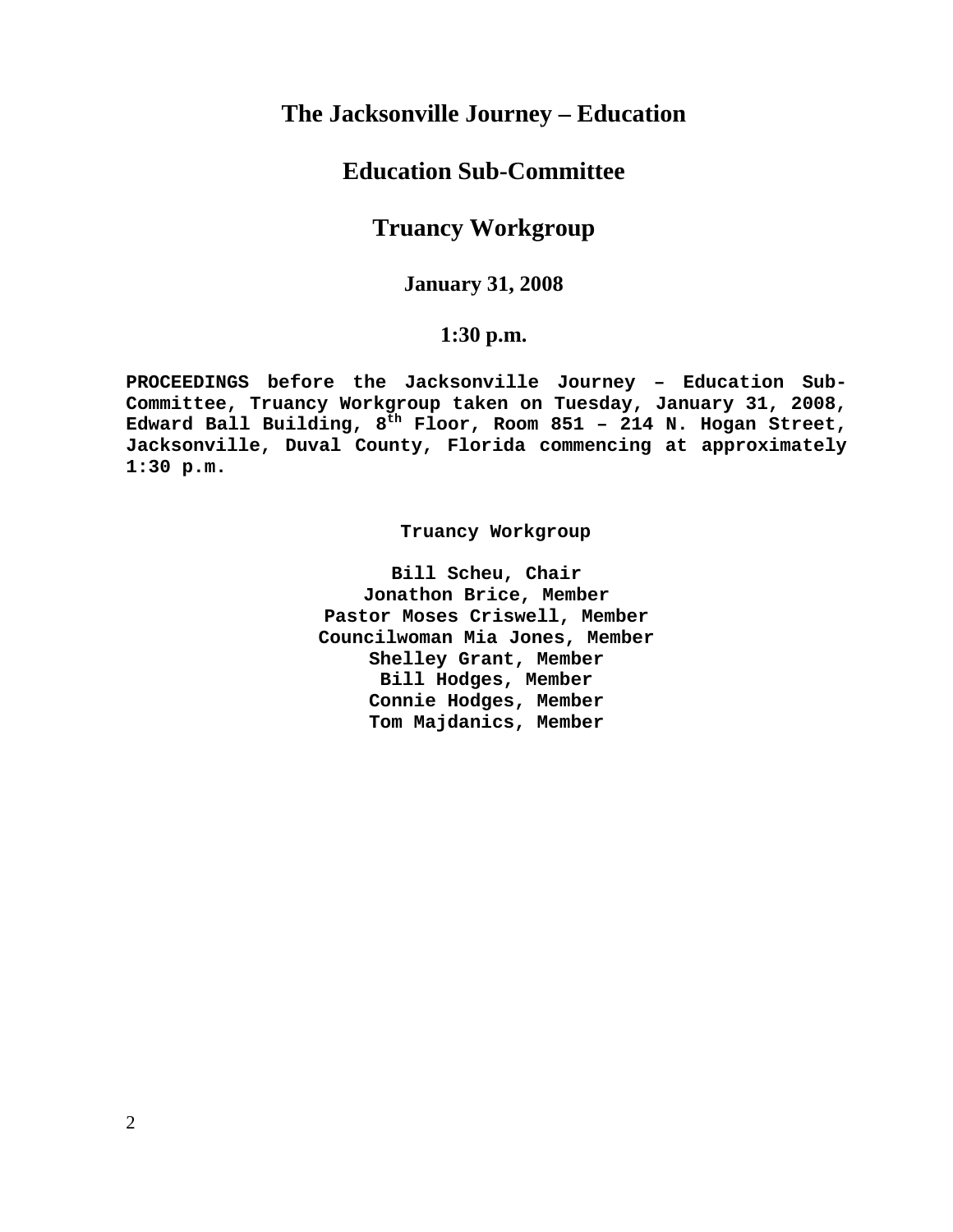## **APPEARANCES**

## **COMMITTEE CHAIRS & MEMBERS:**

Bill Scheu, Chair Jonathon Brice, SME/Advisor Pastor Moses Criswell, Member Councilwoman Mia Jones, Member Shelley Grant, Member Bill Hodges, Member Connie Hodges, Member Tom Majdanics, Member

## **ABSENTEE MEMBERS:**

Ed Pratt-Dannals

### **STAFF:**

Renee Brust Alice Checorski

#### **OTHERS PRESENT:**

Nancy Broner Kathy Graw W. Earl Kitchings

#### **PROCEEDINGS**

January 31, 2008

| Education Sub-Committee, Truancy Workgroup |  | $1:30$ p.m. |
|--------------------------------------------|--|-------------|
|--------------------------------------------|--|-------------|

## **Call to Order and Comments.** Chairman Bill Scheu called the meeting

to order at 1:30 p.m.

#### **1. Purpose of Meeting.**

 Discuss the challenges centered on truancy impacting the Mayor's crime initiative – The Jacksonville Journey.

Bill Hodges, State Attorney's Office, presented a video on truancy which was developed to be shown to the parents of truant children. In the video, State Attorney Harry Shorstein stated "The correlation between truancy and crime is absolute".

Chairman Scheu asked Mr. Hodges to explain how the State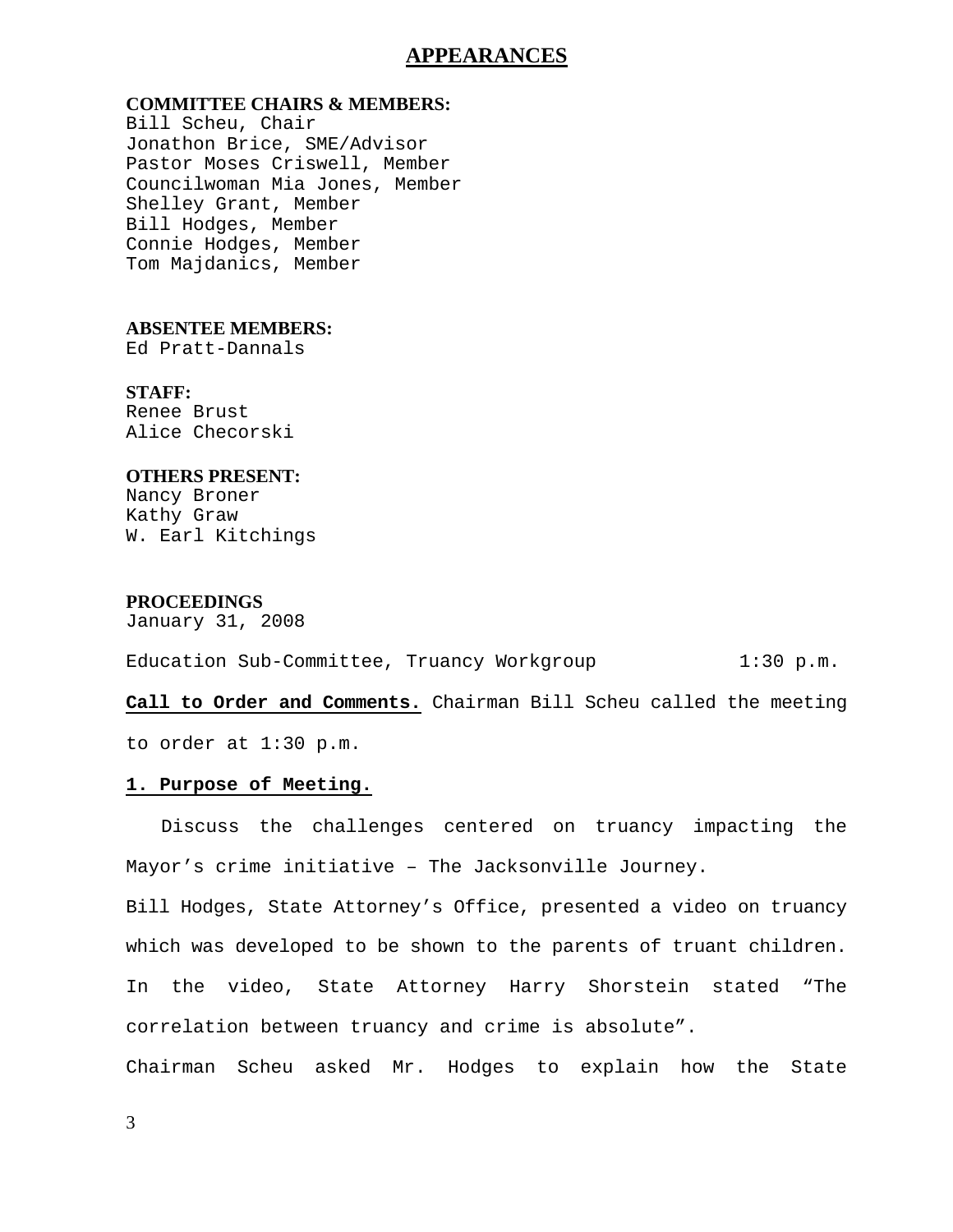Attorney's Truancy Program works in conjunction with the Duval County Public Schools Truancy Program. Mr. Hodges said that attendance and intervention team meetings are scheduled by the school program before the case is referred to the State Attorney's Office. The programs succeed when students get back in school and reduce the number of absences. Case management personnel work with parents since the State Attorney's program holds the parent accountable.

Jonathon Brice, DCPS Truancy Program, said that truancy is often a symptom of a deeper problem within the family. Previously, DCPS followed the State's minimum attendance requirements for 2006-07. For the 2007-08 school years, the process for truant students was revised. Mr. Brice provided a handout which outlined the attendance bands, or number of absences and the school and district responsibilities at each level. Excessive absences should be investigated regardless of whether they are excused or unexcused. Attendance service workers are required to attend the Attendance Intervention Team (AIT) meetings. The current attendance service worker ratio is 10 to 1.

Mr. Majdanics asked how many AIT's have been conducted thus far in the school year. Mr. Brice responded he will pull the data from monthly reports and provide it to the workgroup.

Mr. Brice made a recommendation that 30 social workers are needed to work with schools, families and students. Councilwoman Mia Jones asked how long the case workers stay with the families, to which Mr. Hodges replied for the school year or longer in most cases.

4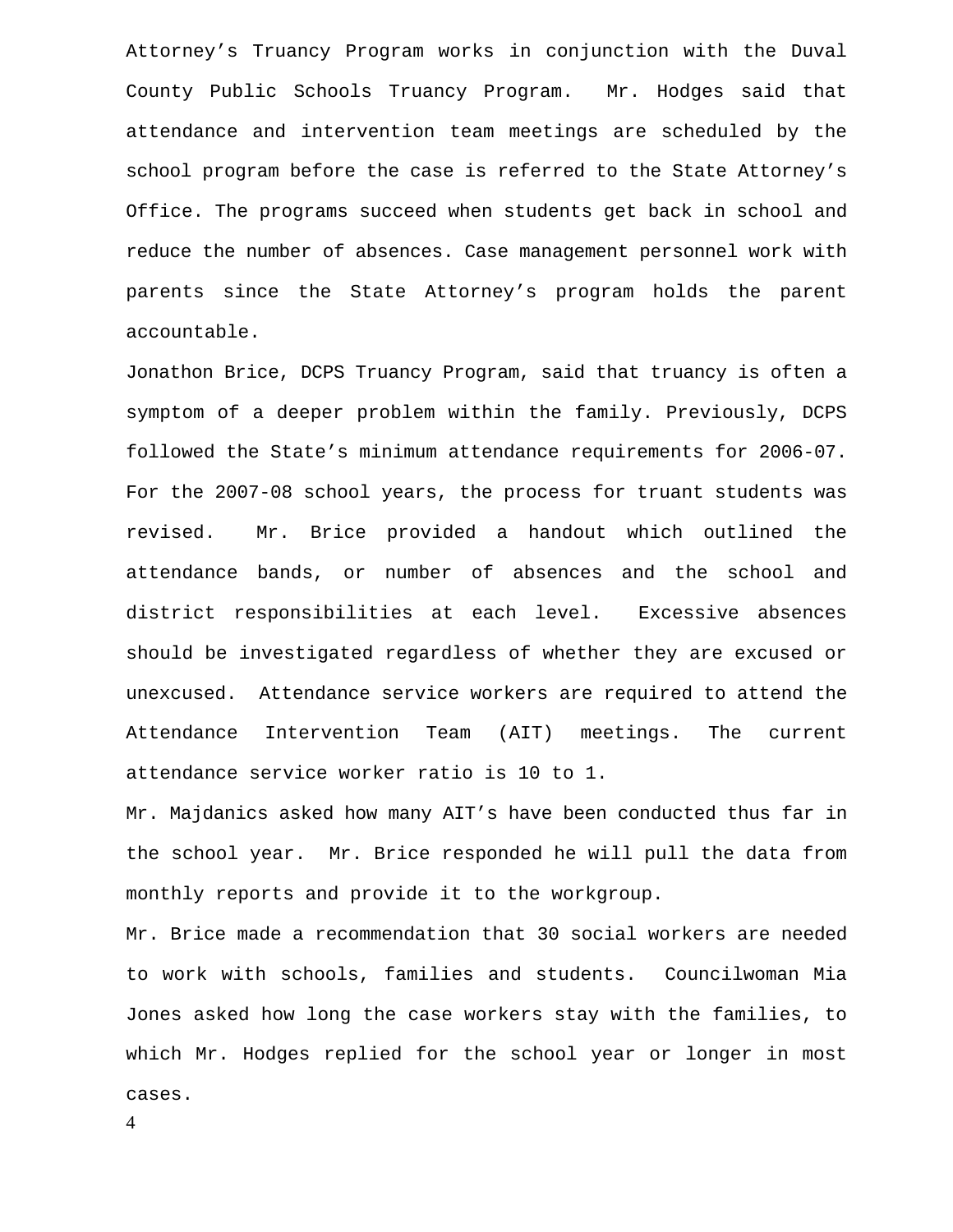Shelley Graham provided a handout outlining the State Attorney's Office process, which is available at [www.coj.net.](http://www.coj.net/) The Colorado study finds that families have 3 major stressors a year, which influence the drop in school attendance.

Connie Hodges asked if the attendance service workers have the capacity to make referrals and do follow up work. Mr. Brice stated staff understands how to use 2-1-1 and full service schools as referrals. Nancy Broner said we should look at asset-mapping as discussed at the last meeting in order to take advantage of community resources.

The group discussed the correlation between chronic absenteeism and the number of dropouts. Mr. Brice reported that the district just approved a strategic early intervention initiative with programs for students 16-18 years old. Councilwoman Jones said the State law allows for dropouts at the age of 16 with the parent's signature. Nancy Broner stated we have a bill in this legislative session to raise the age to 18 and we are asking this to be a pilot in Jacksonville.

Councilwoman Mia Jones recommended taking a look at existing Truancy Centers. Mr. Brice stated there is a need to expand on this resource, but funding has steadily declined.

In summary, Chairman Scheu made a motion to present the workgroup's recommendations to the subcommittee as follows:

- Recommend 30 new attendance service workers to be employed, trained and deployed (preliminary cost to be included)
- Ask DCPS to bring an alignment proposal for the 30 workers
- Create a Truancy Team, an ongoing body of people who bring

5